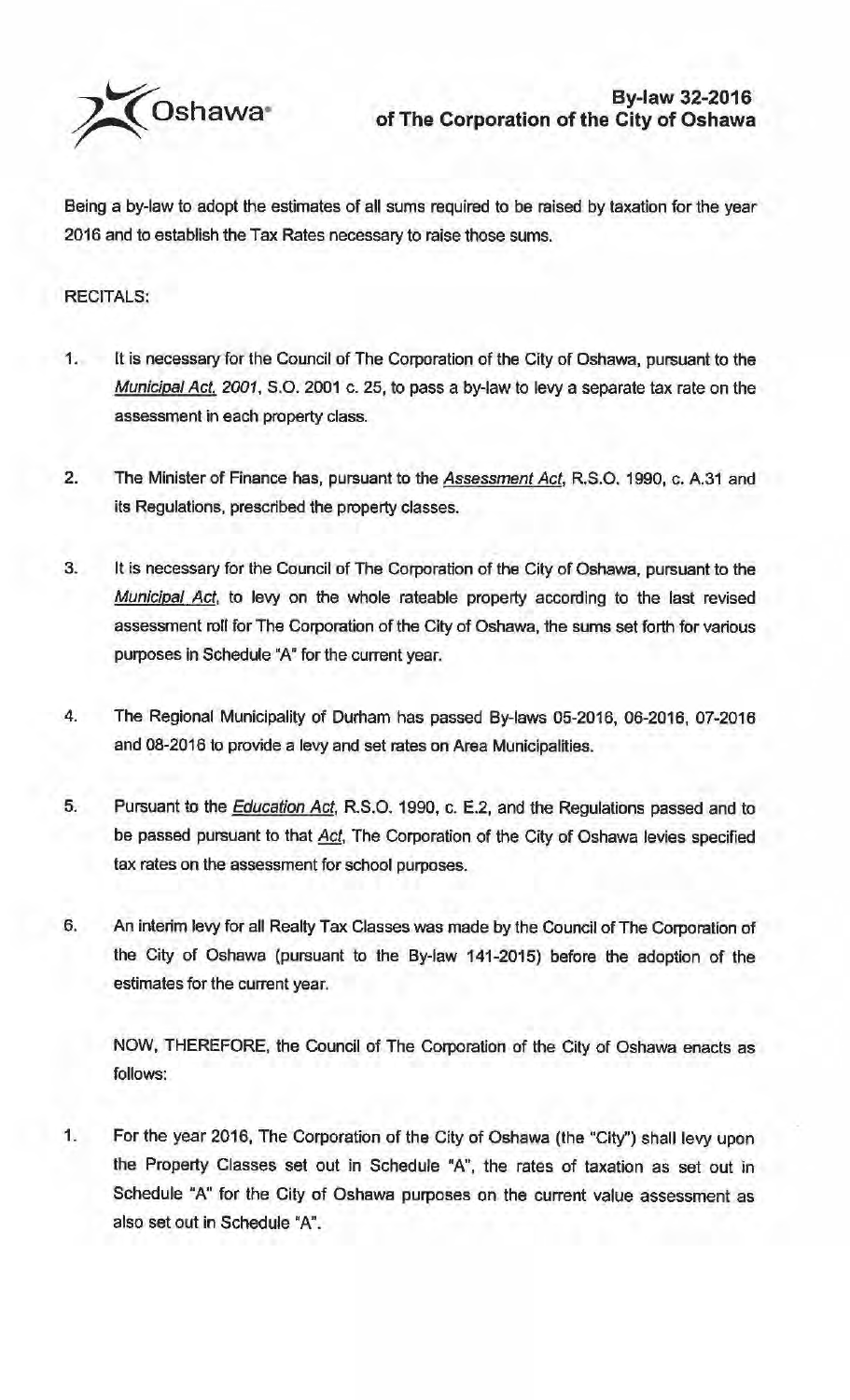- 2. The City shall also levy upon the Property Classes set out in Schedule "B" the rates of taxation prescribed by The Regional Municipality of Durham for its purposes, and the rates of taxation prescribed by the Province of Ontario for educational purposes.
- 3. The levy provided for in this By-law shall be reduced by the amount of the interim levy for 2016.
- 4. The payments and collection of taxes levied under this By-law against properties in the Uncapped Tax Classes shall be governed by By-law Number 89-73, as amended, except that for the year 2016, the 3rd installment referred to in Section 2(2) of By-law Number 89-73, as amended, shall be due and payable on June 30th, 2016 and the 4th installment shall be due and payable on September 30th, 2016. For the purposes of this section, properties in the "Uncapped Tax Classes" are the properties that are assessed in the Realty Tax Classes designated by the letters "P', "P", "R" and *"T'* in the column headed "Realty Tax Class" on the attached Schedule "A".
- 5. The payment and collection of taxes levied against properties in the Capped Tax Classes shall be governed by By-law Number 89-73, as amended, except that for the year 2016. the 3rd installment referred to in Section 2(2) of By-law Number 89-73, as amended. shall be due and payable on July 29th, 2016 and the 4th installment shall be due and payable on September 29th, 2016. For the purposes of this section, properties in "Capped Tax Classes" are the properties that are assessed in the Realty Tax Classes designated by the letters "C", "D", "G", "I", "L", "M", "S", "X" and "Z' in the column headed "Realty Tax Class" on the attached Schedule **"A''.**
- 6. If any section or portion of this By-law or of Schedule "A" and/or Schedule "B" is found by a court of competent jurisdiction to be invalid, it is the intent of Council for the City that all remaining sections and portions of this By-law and of Schedule "A" and/or Schedule "B" continue in force and effect.
- 7. This By-law comes into force on the date of its final passing.

By-law passed this second day of May, 2016.

City Clerk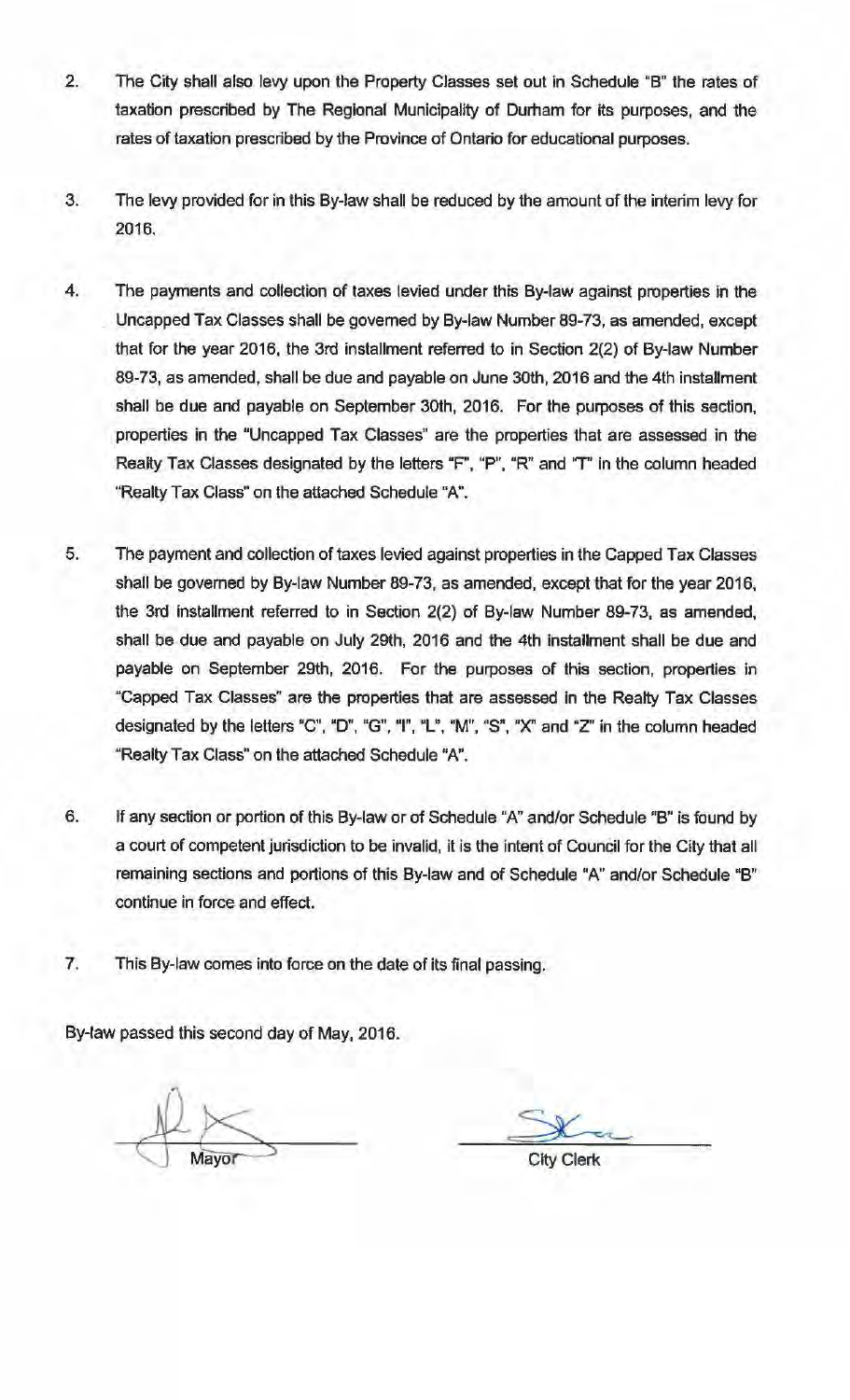## Schedule "A" to City of Oshawa By-law 32-2016 - Final Billing Tax By-law

| <b>Property Class</b>                       | <b>Realty</b><br>Tax<br><b>Class</b> | <b>Realty</b><br>Tax<br>Qualifier | <b>Assessment</b><br>$($ \$) | 2016<br>City of<br>Oshawa<br><b>Tax Rate</b> | 2016<br>City of<br>Oshawa<br>Tax Levy (\$) |
|---------------------------------------------|--------------------------------------|-----------------------------------|------------------------------|----------------------------------------------|--------------------------------------------|
| Residential/farm - Occupied                 | R                                    | т                                 | 12,874,482,728               | 0.688545%                                    | 88,646,553                                 |
| Residential/farm Payment-in Lieu (P.I.L.)   | R                                    | G                                 | 6,581,000                    | 0.688545%                                    | 45,313                                     |
| Multi-residential - Occupied                | M                                    |                                   | 817,893,580                  | 1.285168%                                    | 10,511,310                                 |
| Commercial - Occupied                       | C                                    | T                                 | 1,000,372,659                | 0.998390%                                    | 9,987,617                                  |
| Commercial - Occupied                       | C                                    | M                                 | 284,262                      | 0.998390%                                    | 2,838                                      |
| Commercial P.I.L.                           | C                                    | F                                 | 26,721,940                   | 0.998390%                                    | 266,789                                    |
| Commercial P.I.L.                           | C                                    | G                                 | 36,030,300                   | 0.998390%                                    | 359,723                                    |
| Commercial P.I.L.                           | C                                    | Н                                 | 2,111,000                    | 0.998390%                                    | 21,076                                     |
| Commercial - Vacant/Excess Land             | C                                    | U                                 | 23,075,504                   | 0.698873%                                    | 161,268                                    |
| Commercial - Vacant Land                    | C                                    | X                                 | 30,975,600                   | 0.698873%                                    | 216,480                                    |
| Commercial - Vacant Land P.I.L.             | С                                    | Z                                 | 812,000                      | 0.698873%                                    | 5,675                                      |
| Shopping Centre - Occupied                  |                                      | T                                 | 582,563,635                  | 0.998390%                                    | 5,816,255                                  |
| Shopping Centre - Vacant/Excess Land        | S<br>S                               | U                                 | 3,749,910                    | 0.698873%                                    | 26,207                                     |
| Office Building P.I.L.                      | D                                    | Ġ                                 | 26,806,300                   | 0.998390%                                    | 267,631                                    |
| <b>Office Building - Occupied</b>           | D                                    | $\overline{T}$                    | 83,205,445                   | 0.998390%                                    | 830,715                                    |
| Office Building - Vacant/Excess Land        | D                                    | U                                 | 159,370                      | 0.698873%                                    | 1,114                                      |
| Parking Lots P.I.L.                         | G                                    | F                                 | 11,904,000                   | 0.998390%                                    | 118,848                                    |
| Parking Lots - Occupied                     | G                                    | T                                 | 9,270,500                    | 0.998390%                                    | 92,556                                     |
| Industrial - Occupied                       |                                      | T                                 | 77,777,400                   | 1.555973%                                    | 1,210,195                                  |
| Industrial - Farmland 1                     |                                      | 1                                 | 2,363,000                    | 0.516408%                                    | 12,203                                     |
| <b>Industrial - Vacant Units</b>            |                                      | U                                 | 2,722,000                    | 1.011382%                                    | 27,530                                     |
| Industrial - Vacant Land                    |                                      | X                                 | 31,859,600                   | 1.011382%                                    | 322,222                                    |
| Industrial - Vacant Land P.I.L.             |                                      | Z                                 | 2,164,000                    | 1.011382%                                    | 21,886                                     |
| Industrial P.I.L.                           |                                      | H                                 | 6,397,800                    | 1.555973%                                    | 99,548                                     |
| Industrial - Vacant Land P.I.L.             |                                      | J                                 | 504,000                      | 1.011382%                                    | 5,097                                      |
| Industrial - Vacant Unit/Excess Land P.I.L. |                                      | Κ                                 | 511,200                      | 1.011382%                                    | 5,170                                      |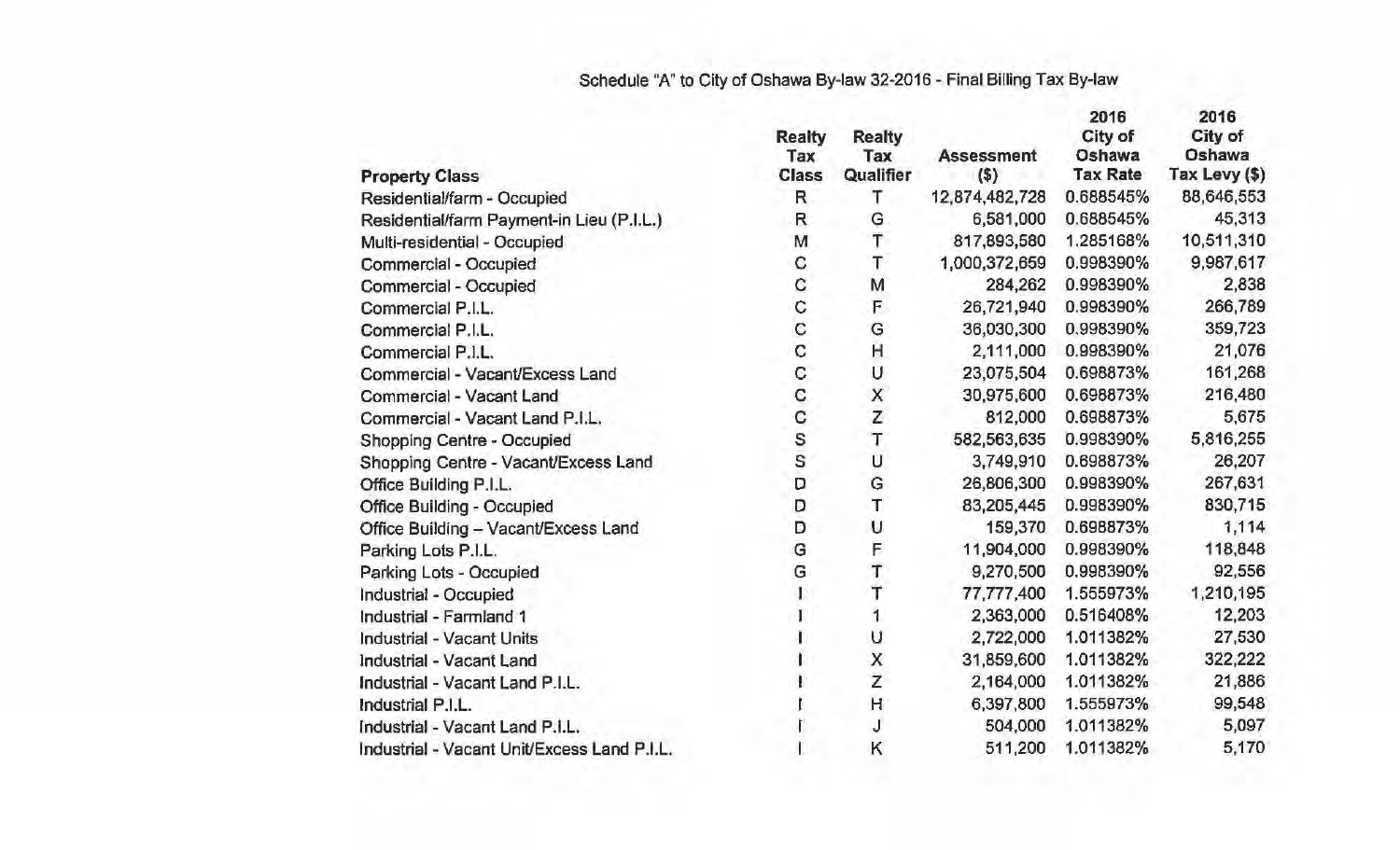| <b>Property Class</b>                            | <b>Realty</b><br>Tax<br><b>Class</b> | <b>Realty</b><br>Tax<br>Qualifier | <b>Assessment</b><br>(S) | 2016<br>City of<br>Oshawa<br><b>Tax Rate</b> | 2016<br>City of<br>Oshawa<br>Tax Levy (\$) |
|--------------------------------------------------|--------------------------------------|-----------------------------------|--------------------------|----------------------------------------------|--------------------------------------------|
| Industrial New Construction - Occupied           |                                      | т                                 | 2,617,950                | 1.555973%                                    | 40,735                                     |
| Large Industrial - Occupied                      |                                      |                                   | 247,010,880              | 1.555973%                                    | 3,843,423                                  |
| Large Industrial - Vacant Land                   |                                      | U                                 | 2,931,300                | 1.011382%                                    | 29,647                                     |
| Pipelines                                        | Ρ                                    | Т                                 | 34,436,000               | 0.846497%                                    | 291,500                                    |
| Farmlands                                        | F                                    | Т                                 | 74,973,900               | 0.137709%                                    | 103,246                                    |
| <b>Managed Forests</b>                           |                                      | T                                 | 2,364,200                | 0.172136%                                    | 4,070                                      |
| Commercial New Construction - Occupied           | X                                    | T                                 | 137,901,600              | 0.998390%                                    | 1,376,795                                  |
| Commercial New Construction - Vacant/Excess      | X                                    | U                                 | 4,156,060                | 0.698873%                                    | 29,046                                     |
| Office Building New Construction - Occupied      | Υ                                    |                                   | 2,322,410                | 0.998390%                                    | 23,187                                     |
| Shopping Centre New Construction - Occupied      | Z                                    | Т                                 | 114,188,370              | 0.998390%                                    | 1,140,045                                  |
| Shopping Centre New Construction - Vacant/Excess | Z                                    | U                                 | 2,853,610                | 0.698873%                                    | 19,943                                     |
| Provincial - Commercial                          | С                                    | P                                 | 808,880                  | 0.998390%                                    | 8,076                                      |
| Provincial - Office Building                     | D                                    | P                                 | 245,520                  | 0.998390%                                    | 2,451                                      |
| Provincial - Parking Lots                        | G                                    | P                                 | 469,000                  | 0.998390%                                    | 4,682                                      |
| Provincial - Residential                         | $\mathsf{R}$                         | P                                 | 6,020,000                | 0.688545%                                    | 41,450                                     |
| Exempt                                           | Ε                                    |                                   | 1,250,313,115            | 0.000000%                                    | $\Omega$                                   |
| <b>Total Taxable Assessment</b>                  |                                      |                                   | 17,544,911,528           |                                              | 126,040,115                                |
| Other (Business Education Tax)                   |                                      |                                   |                          |                                              | 568,429                                    |
| <b>Total Tax Revenue</b>                         |                                      |                                   |                          |                                              | 126,608,544                                |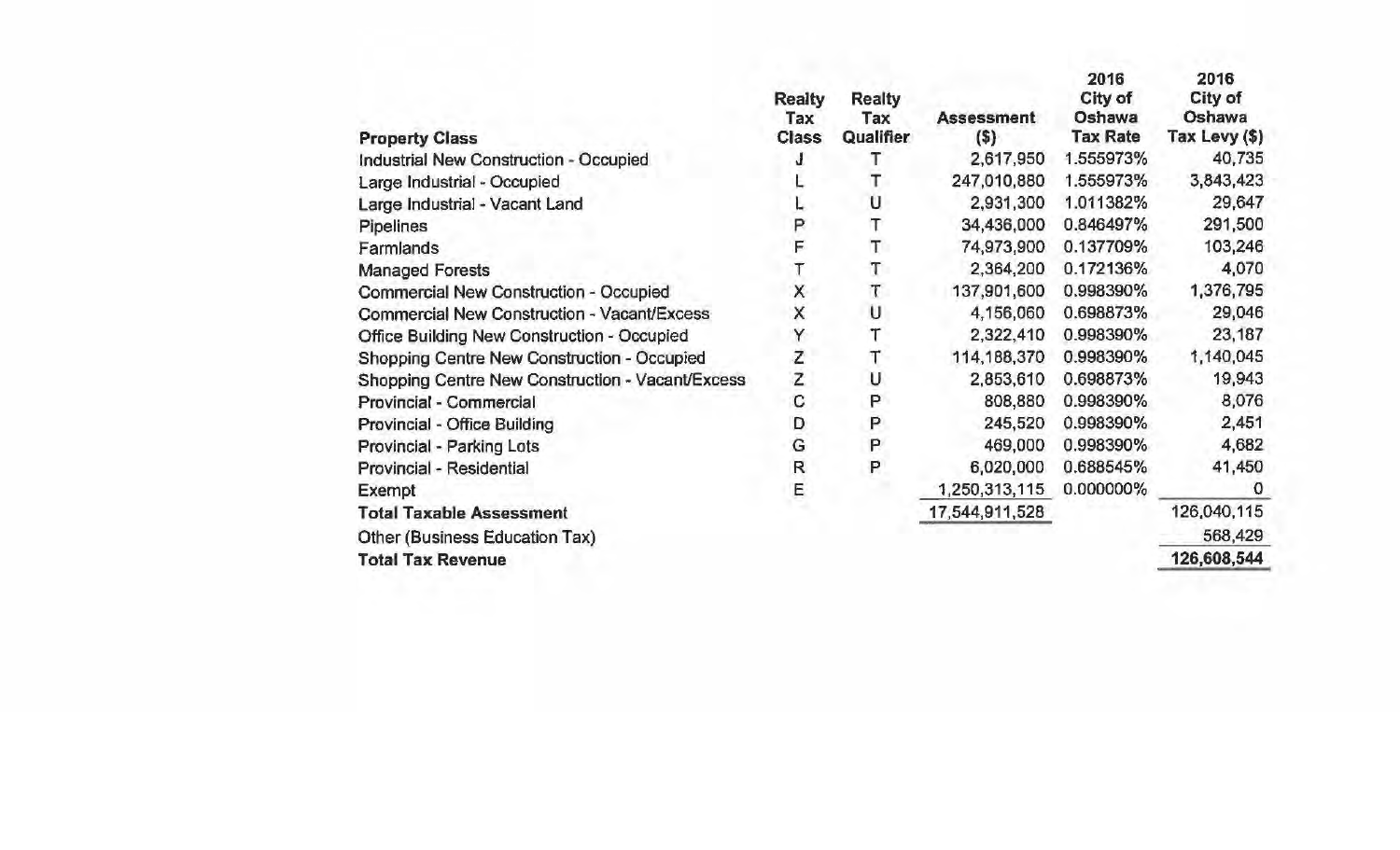## Schedule "B" to City of Oshawa By-law 32-2016 - Final Billing Tax By-law

|                                           | <b>Realty</b><br>Tax | <b>Realty</b><br>Tax | <b>Assessment</b> | 2016<br><b>Region of</b><br>Durham<br>Oshawa | 2016<br><b>Education</b><br>Tax |
|-------------------------------------------|----------------------|----------------------|-------------------|----------------------------------------------|---------------------------------|
| <b>Property Class</b>                     | <b>Class</b>         | Qualifier            | \$)               | <b>Tax Rates</b>                             | <b>Rates</b>                    |
| Residential/farm - Occupied               | R                    | τ                    | 12,874,482,728    | 0.684540%                                    | 0.188000%                       |
| Residential/farm Payment-in Lieu (P.I.L.) | R                    | G                    | 6,581,000         | 0.684540%                                    | 0.000000%                       |
| Multi-residential - Occupied              | M                    | T                    | 817,893,580       | 1.277695%                                    | 0.188000%                       |
| Commercial - Occupied                     | C                    | T                    | 1,000,372,659     | 0.992583%                                    | 1.135490%                       |
| Commercial - Occupied                     | C                    | M                    | 284,262           | 0.992583%                                    | 0.000000%                       |
| Commercial P.I.L.                         | $\ddot{c}$           | F                    | 26,721,940        | 0.992583%                                    | 1.135490%                       |
| Commercial P.I.L.                         | C                    | G                    | 36,030,300        | 0.992583%                                    | 0.000000%                       |
| Commercial P.I.L.                         | C                    | н                    | 2,111,000         | 0.992583%                                    | 1.135490%                       |
| Commercial - Vacant/Excess Land           | $\overline{C}$       | U                    | 23,075,504        | 0.694808%                                    | 0.794843%                       |
| Commercial - Vacant Land                  | $\mathbf C$          | Χ                    | 30,975,600        | 0.694808%                                    | 0.794843%                       |
| Commercial - Vacant Land P.I.L.           | C                    | Z                    | 812,000           | 0.694808%                                    | 0.000000%                       |
| Shopping Centre - Occupied                | S                    | $\overline{T}$       | 582,563,635       | 0.992583%                                    | 1.135490%                       |
| Shopping Centre - Vacant/Excess Land      | S                    | U                    | 3,749,910         | 0.694808%                                    | 0.794843%                       |
| Office Building P.I.L.                    | D                    | G                    | 26,806,300        | 0.992583%                                    | 0.000000%                       |
| <b>Office Building - Occupied</b>         | D                    | T                    | 83,205,445        | 0.992583%                                    | 1.135490%                       |
| Office Building - Vacant/Excess Land      | D                    | U                    | 159,370           | 0.694808%                                    | 0.794843%                       |
| Parking Lots P.I.L.                       | Ġ                    | F                    | 11,904,000        | 0.992583%                                    | 1.135490%                       |
| Parking Lots - Occupied                   | G                    | Т                    | 9,270,500         | 0.992583%                                    | 1.135490%                       |
| Industrial - Occupied                     |                      | т                    | 77,777,400        | 1.546924%                                    | 1.500000%                       |
| Industrial - Farmland 1                   |                      |                      | 2,363,000         | 0.513406%                                    | 0.141000%                       |
| <b>Industrial - Vacant Units</b>          |                      | U                    | 2,722,000         | 1.005521%                                    | 0.975000%                       |
| Industrial - Vacant Land                  |                      | X                    | 31,859,600        | 1.005521%                                    | 0.975000%                       |
| Industrial - Vacant Land P.I.L.           |                      | Z                    | 2,164,000         | 1.005521%                                    | 0.000000%                       |
| Industrial P.I.L.                         |                      | H                    | 6,397,800         | 1.546924%                                    | 1.500000%                       |
| Industrial - Vacant Land P.I.L.           |                      | J                    | 504,000           | 1.005521%                                    | 0.975000%                       |